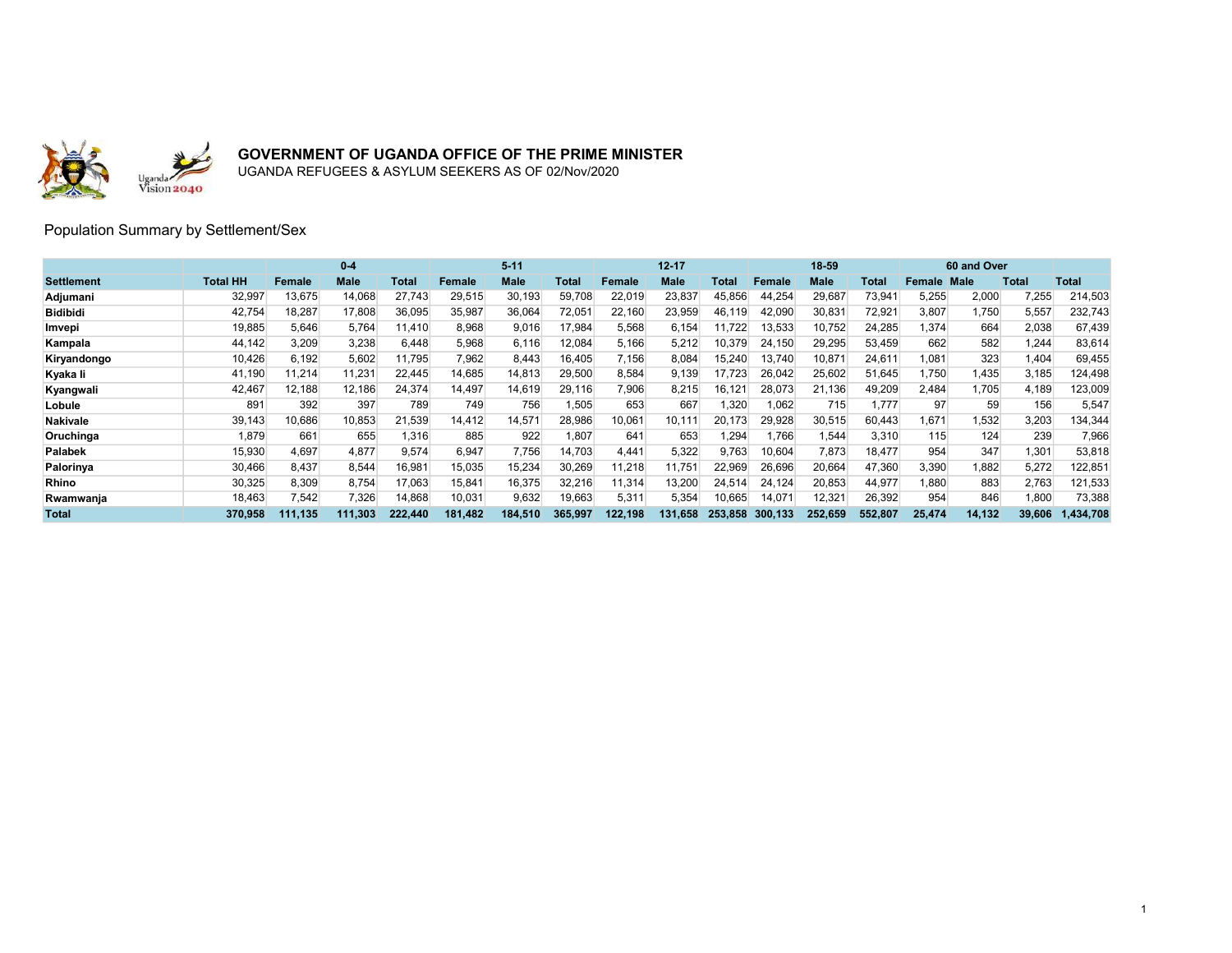



UGANDA REFUGEES & ASYLUM SEEKERS AS OF 02/Nov/2020

# Population Summary by Country of Origin/Sex

| <b>Country of Origin</b>    | <b>Female</b>  | <b>Male</b>    | <b>Total</b>   |
|-----------------------------|----------------|----------------|----------------|
| South Sudan                 | 463,914        | 421,255        | 885,171        |
| Democratic Republic of the  | 213,900        | 204,460        | 418,369        |
| Burundi                     | 23,722         | 25,359         | 49,082         |
| Somalia                     | 18,910         | 22,934         | 41,850         |
| Rwanda                      | 8,978          | 8,600          | 17,579         |
| Eritrea                     | 8,051          | 7,551          | 15,604         |
| Ethiopia                    | 1,414          | 1,714          | 3,129          |
| Sudan                       | 1,275          | 1,965          | 3,240          |
| Pakistan                    | 89             | 161            | 250            |
| Kenya                       | 91             | 131            | 222            |
| Turkey                      | 15             | 23             | 38             |
| Yemen                       | 13             | 17             | 30             |
| Syrian Arab Republic        | $\overline{2}$ | 22             | 24             |
| Congo, Republic of the      | 8              | 14             | 23             |
| Central African Republic    | 16             | 14             | 30             |
| Egypt                       | 3              | 6              | 10             |
| Guinea                      | 3              | $\overline{c}$ | 5              |
| Cameroon                    | $\overline{2}$ | 4              | 6              |
| Senegal                     | 4              | 6              | 10             |
| Chad                        | $\overline{2}$ | 7              | 9              |
| Mali                        | 1              | 3              | 4              |
| United Republic of Tanzania | 5              | 5              | 10             |
| <b>Russian Federation</b>   | 1              | 1              | $\overline{2}$ |
| Palestine                   | 0              | 3              | 3              |
| Nigeria                     | 1              | 1              | $\overline{c}$ |
| Malawi                      | 0              | 1              | 1              |
| Côte d'Ivoire               | 0              | 1              | 1              |
| Iran, Islamic Republic of   | $\mathbf 0$    | 1              | 1              |
| India                       | 0              | 1              | 1              |
| Zambia                      | 1              | 0              | 1              |
| Liberia                     | 1              | $\Omega$       | 1              |
| <b>Total</b>                | 740,422        | 694.262        | 1,434,708      |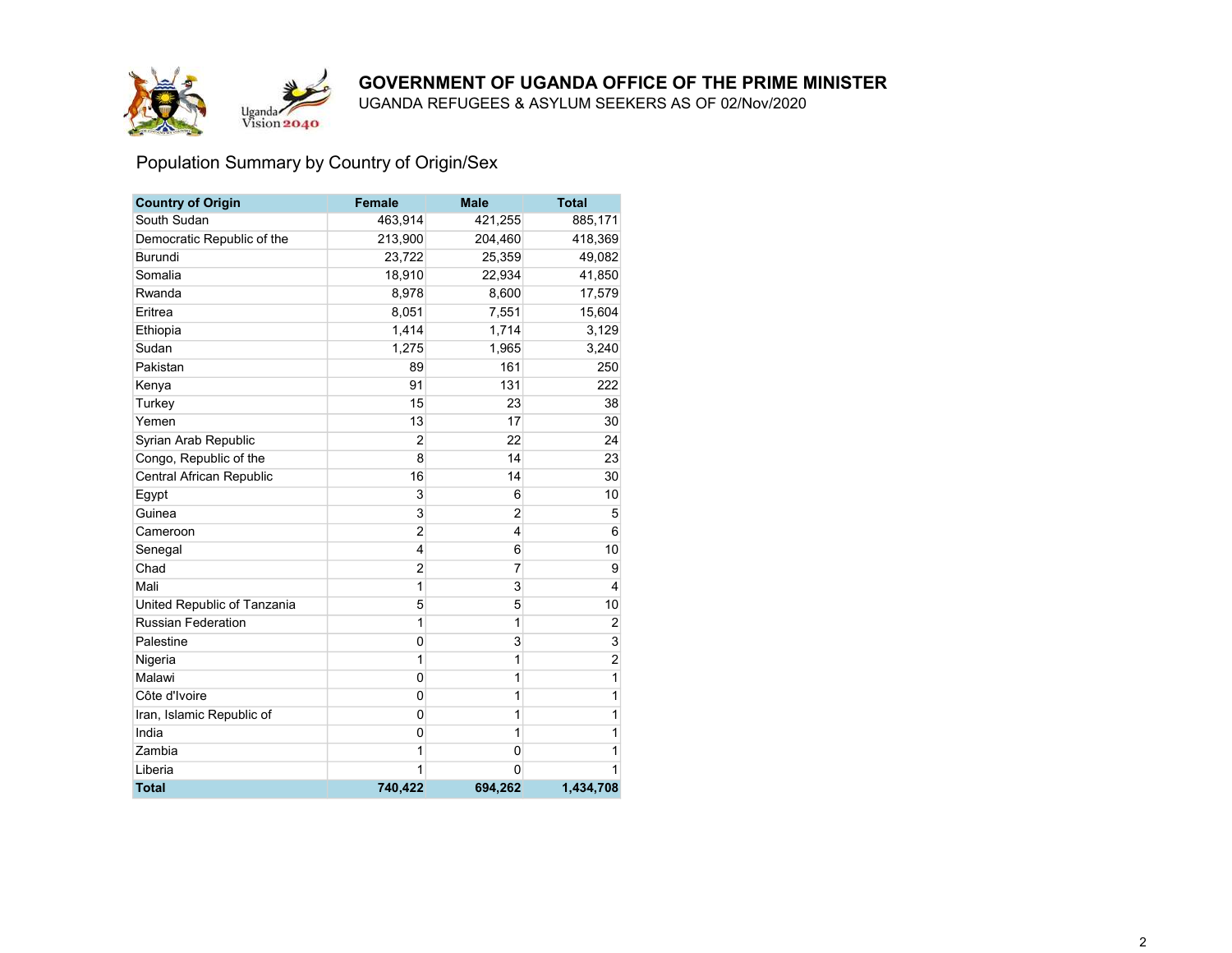

UGANDA REFUGEES & ASYLUM SEEKERS AS OF 02/Nov/2020

Population Summary by Refugee Status/Sex

| <b>Refugee Status</b> | Female  | Male    | Total     |
|-----------------------|---------|---------|-----------|
| Refugee               | 728.353 | 682.039 | 1.410.411 |
| Asylum Seeker         | 12.069  | 12.223  | 24.297    |
| Total                 | 740.422 | 694.262 | 1,434,708 |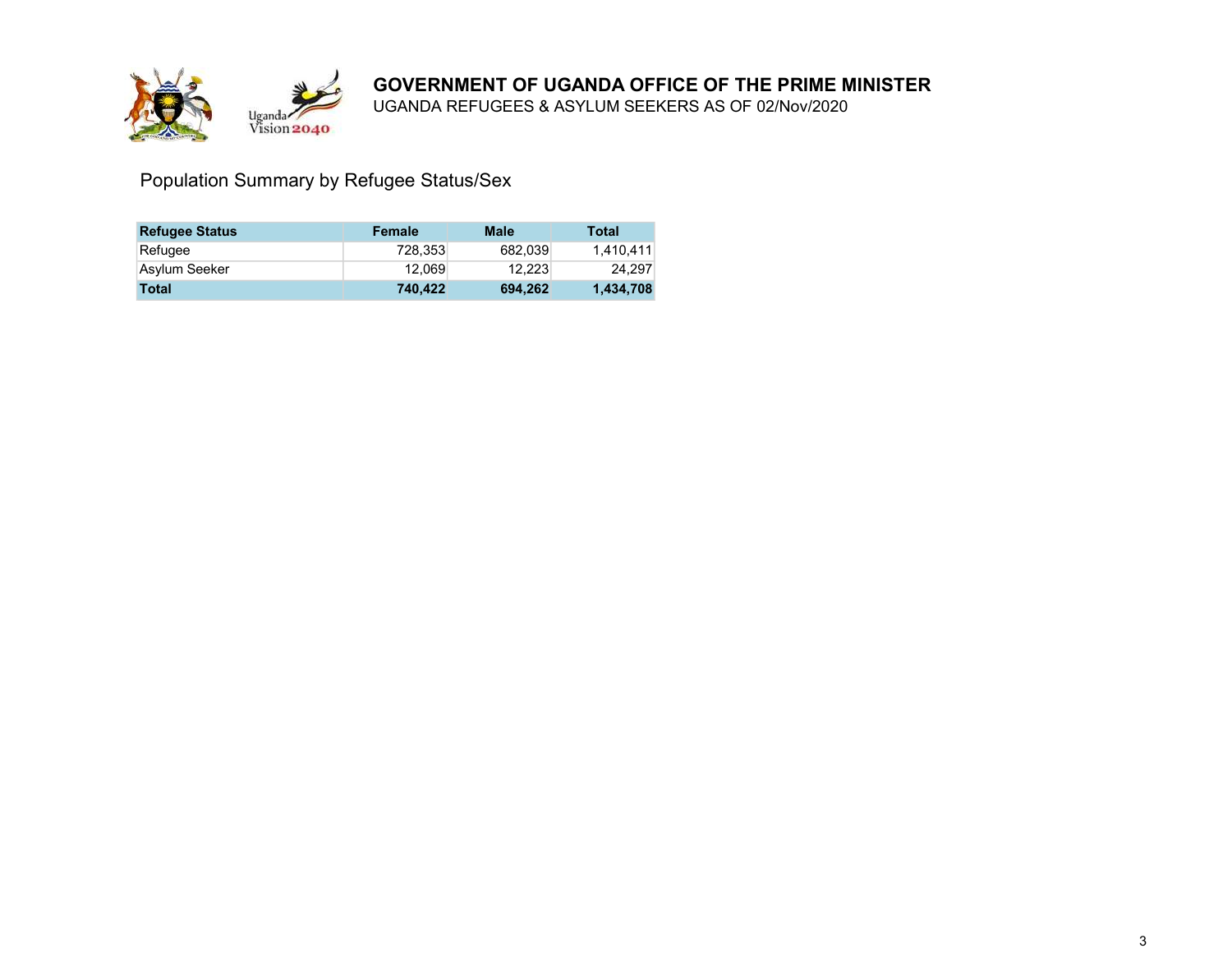

UGANDA REFUGEES & ASYLUM SEEKERS AS OF 02/Nov/2020

## Population Summary by Refugee Status/Settlement

| <b>Settlement</b> | <b>Asylum Seeker</b> | <b>Refugee</b> | <b>Total</b> |
|-------------------|----------------------|----------------|--------------|
| Kampala           | 17,408               | 66,206         | 83,614       |
| Rhino             | 21                   | 121,512        | 121,533      |
| Imvepi            | 36                   | 67,403         | 67,439       |
| Kiryandongo       | 22                   | 69,433         | 69,455       |
| <b>Bidibidi</b>   | 0                    | 232,743        | 232,743      |
| Kyangwali         | 2,973                | 120,036        | 123,009      |
| Nakivale          | 339                  | 134,005        | 134,344      |
| Adjumani          | 76                   | 214,427        | 214,503      |
| Kyaka li          | 3,043                | 121,455        | 124,498      |
| Oruchinga         | $\overline{2}$       | 7,964          | 7,966        |
| Palabek           | 10                   | 53,808         | 53,818       |
| Palorinya         | 14                   | 122,837        | 122,851      |
| Rwamwanja         | 353                  | 73,035         | 73,388       |
| Lobule            | 0                    | 5,547          | 5,547        |
| Total             | 24,297               | 1,410,411      | 1,434,708    |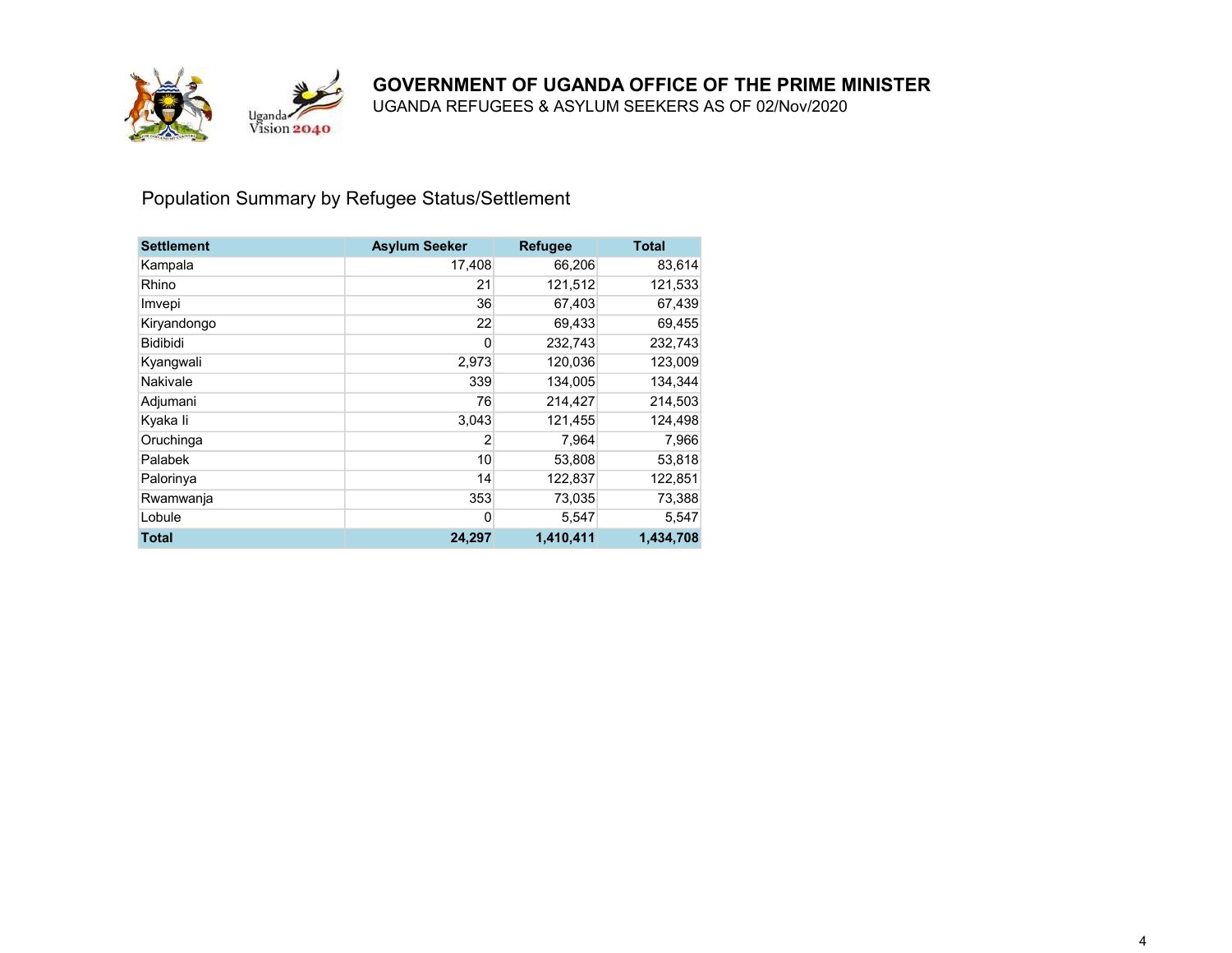

|                   |                   |                                        |                | $0 - 4$        |                |                      | $5 - 11$       |                         |                | $12 - 17$      |                |                | 18-59          |                |          | 60 and Over |                |                 |
|-------------------|-------------------|----------------------------------------|----------------|----------------|----------------|----------------------|----------------|-------------------------|----------------|----------------|----------------|----------------|----------------|----------------|----------|-------------|----------------|-----------------|
| <b>Settlement</b> | <b>Ref Status</b> | Origin                                 | Female         | <b>Male</b>    | <b>Total</b>   | <b>Female</b>        | <b>Male</b>    | <b>Total</b>            | Female         | <b>Male</b>    | <b>Total</b>   | Female         | <b>Male</b>    | <b>Total</b>   | Female   | <b>Male</b> | Total          | Total           |
| Adjumani          | Asylum Seeker     | Burundi                                | 0              | $\Omega$       | $\overline{0}$ | $\Omega$             | $\Omega$       | $\Omega$                | $\Omega$       | $\Omega$       | $\overline{0}$ | $\mathbf{0}$   | $\overline{2}$ | $\overline{2}$ |          | O           | $\overline{0}$ | $\overline{2}$  |
|                   |                   | Eritrea                                | $\mathbf 0$    | $\overline{2}$ | $\overline{2}$ | $\Omega$             | $\mathbf 0$    | $\overline{0}$          | $\Omega$       | $\Omega$       | $\overline{0}$ |                | $\overline{2}$ | 3              | $\Omega$ | $\Omega$    | $\Omega$       | $5\overline{)}$ |
|                   |                   | Ethiopia                               | $\Omega$       | $\Omega$       | $\Omega$       | $\Omega$             | $\Omega$       | $\Omega$                | $\Omega$       | $\mathbf{0}$   | $\Omega$       | $\Omega$       | -1             |                | $\Omega$ | $\Omega$    | $\Omega$       |                 |
|                   |                   | South Sudan                            | $\overline{0}$ | $\Omega$       | $\overline{0}$ | $\overline{0}$       | $\Omega$       | $\overline{0}$          | $\mathbf{0}$   |                | $\overline{1}$ | $\Omega$       | $\Omega$       | $\Omega$       |          | $\Omega$    | $\overline{0}$ | 1               |
|                   |                   | Sudan                                  | $\overline{4}$ | 6              | 10             | 8                    | 11             | 19                      | 5 <sup>5</sup> | 5              | 10             | 9              | 19             | 28             | $\Omega$ | $\Omega$    | $\Omega$       | 67              |
|                   | Refugee           | <b>Burundi</b>                         | $\Omega$       | $\Omega$       | $\overline{0}$ | $\overline{0}$       | $\overline{0}$ | $\overline{0}$          | $\mathbf{0}$   | $\Omega$       | $\overline{0}$ | $\overline{1}$ | $\overline{0}$ | $\overline{1}$ | $\Omega$ | $\Omega$    | $\Omega$       | 1               |
|                   |                   | Democratic<br>Republic of the<br>Congo | $\Omega$       | $\Omega$       | $\Omega$       | $\Omega$             | $\Omega$       | $\Omega$                | $\Omega$       | $\Omega$       | $\Omega$       | $\overline{2}$ | $\Omega$       | $\overline{2}$ |          | $\Omega$    |                | 3               |
|                   |                   | Ethiopia                               | $\overline{0}$ |                | $\overline{1}$ | $\overline{1}$       | $\overline{0}$ | $\overline{1}$          | $\mathbf{0}$   | $\overline{0}$ | $\overline{0}$ | $\Omega$       | $\mathbf{1}$   |                | $\Omega$ | $\Omega$    | $\overline{0}$ | 3               |
|                   |                   | Kenya                                  | $\Omega$       | $\Omega$       | $\Omega$       | $\Omega$             | $\Omega$       | $\Omega$                | $\Omega$       | $\Omega$       | $\Omega$       |                | $\Omega$       |                | n        | $\Omega$    | $\Omega$       |                 |
|                   |                   | Rwanda                                 | $\overline{1}$ | $\Omega$       | $\overline{1}$ | $\overline{0}$       | $\Omega$       | $\mathbf 0$             | $\mathbf 0$    | $\Omega$       | $\Omega$       |                | $\Omega$       |                |          | $\Omega$    | $\overline{0}$ | $\overline{2}$  |
|                   |                   | South Sudan                            | 13,662         | 14,048         | 27,710         | 29,482               | 30,167         | 59,649                  | 22,003         | 23,811         | 45,814         | 44,209         | 29,630         | 73,839         | 5,251    | 1,996       | 7,247          | 214,259         |
|                   |                   | Sudan                                  | 8              | 11             | 19             | 24                   | 15             | 39                      | 11             | 20             | 31             | 30             | 32             | 62             | 3        | Δ           | $\overline{7}$ | 158             |
|                   |                   | <b>Total</b>                           | 13,675         | 14,068         | 27,743         | 29,515               | 30,193         | 59,708                  | 22,019         | 23,837         | 45,856         | 44,254         | 29,687         | 73,941         | 5,255    | 2,000       | 7255           | 214,503         |
| <b>Bidibidi</b>   | Refugee           | Congo,<br>Republic of the              | $\Omega$       | <sup>0</sup>   | 0              |                      | 0              |                         | O              | $\Omega$       | $\Omega$       | $\Omega$       | o              | $\Omega$       |          |             | $\Omega$       |                 |
|                   |                   | Democratic<br>Republic of the<br>Congo | $\overline{1}$ | $\Omega$       | $\overline{1}$ | $\Omega$             | $\Omega$       | $\Omega$                | $\Omega$       | $\Omega$       | $\Omega$       |                | $\Omega$       |                | $\Omega$ | $\Omega$    | $\Omega$       | $\overline{2}$  |
|                   |                   | South Sudan                            | 18,276         | 17,799         | 36,075         | 35,979               | 36,062         | 72,041                  | 22,155         | 23,949         | 46,104         | 42,067         | 30,805         | 72,872         | 3,806    | 1,750       | 5,556          | 232,648         |
|                   |                   | Sudan                                  | 10             | 9              | 19             | $\overline{7}$       | $\overline{2}$ | 9                       | 5              | 10             | 15             | 22             | 26             | 48             |          | $\Omega$    |                | 92              |
|                   |                   | <b>Total</b>                           | 18,287         | 17,808         | 36,095         | 35,987               | 36,064         | 72,051                  | 22,160         | 23,959         | 46,119         | 42,090         | 30,831         | 72,921         | 3,807    | 1,750       | 5557           | 232,743         |
| Imvepi            | Asylum Seeker     | South Sudan                            |                | 2              | 3              | 3 <sup>1</sup>       | 6              | 9                       |                |                | 11             | 11             |                | 12             | $\Omega$ | $\Omega$    | $\mathbf 0$    | 35              |
|                   |                   | Sudan                                  | $\Omega$       | $\Omega$       | $\Omega$       | $\Omega$             | $\Omega$       | $\Omega$                | $\Omega$       | $\Omega$       | $\Omega$       | $\Omega$       | $\overline{1}$ | $\overline{1}$ | n        | $\Omega$    | $\Omega$       | 1               |
|                   | Refugee           | <b>Central African</b><br>Republic     | $\Omega$       | $\Omega$       | $\Omega$       |                      | $\Omega$       | 1                       | $\Omega$       | $\Omega$       | $\Omega$       | $\Omega$       | $\Omega$       | $\Omega$       |          | $\Omega$    | $\Omega$       |                 |
|                   |                   | Chad                                   | $\Omega$       | $\Omega$       | $\overline{0}$ | $\blacktriangleleft$ | $\Omega$       | $\overline{\mathbf{1}}$ | $\Omega$       | $\Omega$       | $\Omega$       | $\overline{0}$ | $\Omega$       | $\Omega$       | $\Omega$ | $\Omega$    | $\Omega$       | $\overline{1}$  |
|                   |                   | Democratic<br>Republic of the<br>Congo | 65             | 77             | 142            | 82                   | 84             | 166                     | 88             | 152            | 240            | 152            | 192            | 344            | 10       | 11          | 21             | 913             |
|                   |                   | Senegal                                | $\Omega$       | $\Omega$       | $\overline{0}$ | $\overline{1}$       | $\overline{0}$ | $\overline{\mathbf{1}}$ | $\overline{0}$ | $\overline{0}$ | $\Omega$       | $\Omega$       | $\Omega$       | $\Omega$       | $\Omega$ | $\Omega$    | $\overline{0}$ |                 |
|                   |                   | South Sudan                            | 5,580          | 5,683          | 11,263         | 8,876                | 8,926          | 17,802                  | 5,474          | 5,994          | 11,468         | 13,366         | 10,549         | 23,915         | 1,363    | 653         | 2,016          | 66,464          |
|                   |                   | Sudan                                  | $\overline{0}$ | $\overline{2}$ | $\overline{2}$ | 4                    | $\mathbf 0$    | 4                       | $\overline{2}$ | $\overline{1}$ | 3              | 4              | 8              | 12             |          | $\Omega$    |                | 22              |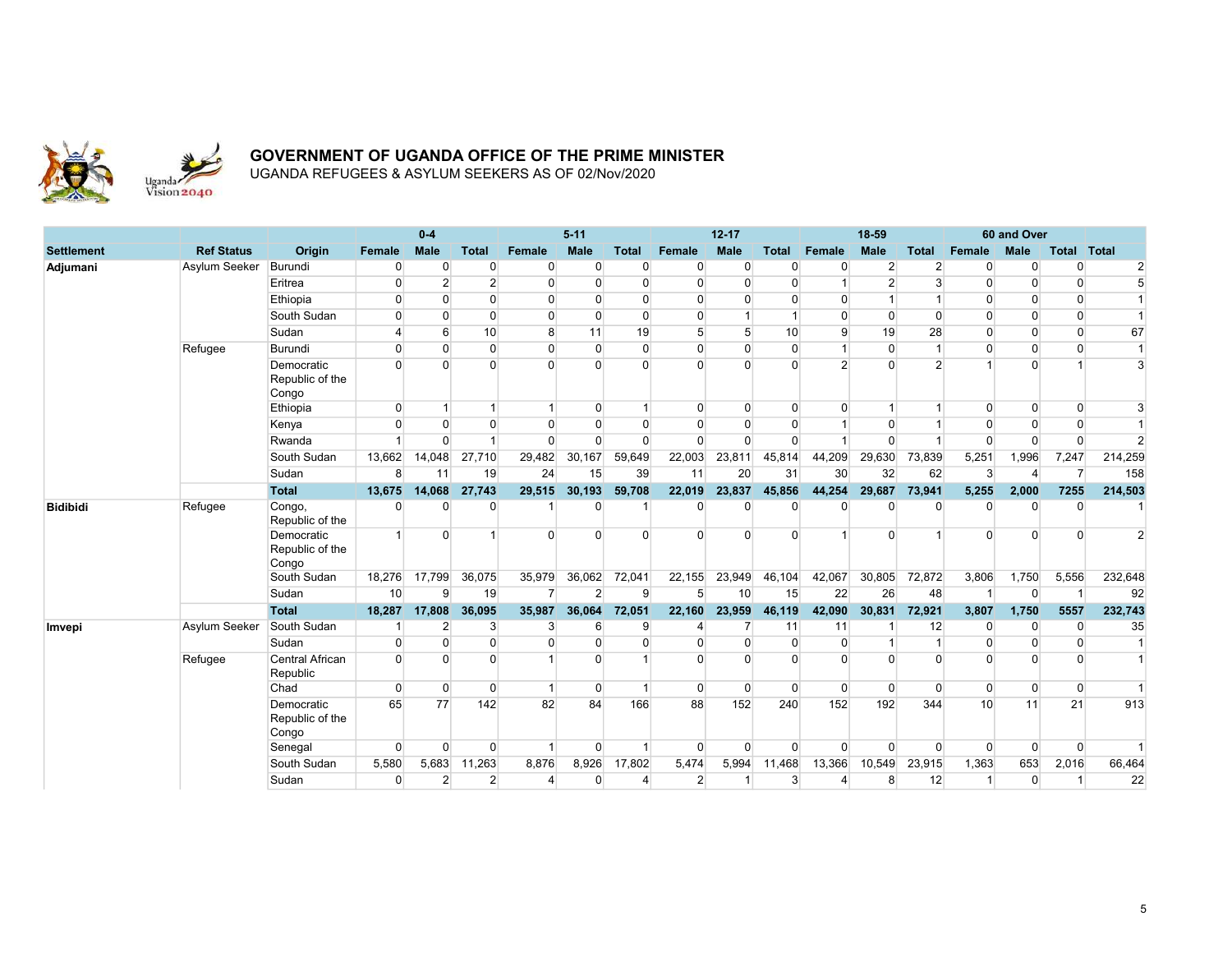

|         |               | <b>United Republic</b><br>of Tanzania  | $\Omega$       | $\overline{0}$   | $\overline{0}$ | $\overline{0}$       | $\Omega$       | $\overline{0}$ | $\Omega$       | $\overline{0}$ | $\overline{0}$ | $\Omega$       | $\mathbf{1}$         | $\overline{1}$ | $\overline{0}$   | $\Omega$       | $\overline{0}$       | 1                |
|---------|---------------|----------------------------------------|----------------|------------------|----------------|----------------------|----------------|----------------|----------------|----------------|----------------|----------------|----------------------|----------------|------------------|----------------|----------------------|------------------|
|         |               | <b>Total</b>                           | 5,646          | 5,764            | 11,410         | 8,968                | 9,016          | 17,984         | 5,568          | 6,154          | 11,722         | 13,533         | 10,752               | 24,285         | 1,374            | 664            | 2038                 | 67,439           |
| Kampala | Asylum Seeker | Burundi                                | 45             | 49               | 94             | 50                   | 56             | 106            | 40             | 24             | 64             | 282            | 614                  | 897            | $\overline{4}$   | $\mathbf{3}$   | $\overline{7}$       | 1,168            |
|         |               | Cameroon                               | $\Omega$       | $\Omega$         | $\overline{0}$ | $\overline{0}$       | $\Omega$       | $\overline{0}$ | $\overline{0}$ | $\overline{0}$ | $\overline{0}$ | $\mathbf{1}$   | $\overline{0}$       | $\mathbf{1}$   | $\Omega$         | $\Omega$       | $\overline{0}$       | $\overline{1}$   |
|         |               | Chad                                   | $\overline{0}$ | $\overline{0}$   | $\overline{0}$ | $\overline{0}$       | $\overline{0}$ | $\overline{0}$ | $\overline{0}$ | $\overline{0}$ | $\overline{0}$ | $\overline{0}$ | $\overline{2}$       | $\overline{2}$ | $\overline{0}$   | $\Omega$       | $\overline{0}$       | $\overline{2}$   |
|         |               | Congo,<br>Republic of the              | $\Omega$       | $\Omega$         | $\Omega$       | $\overline{0}$       | $\Omega$       | $\Omega$       | $\Omega$       | $\Omega$       | $\Omega$       | $\Omega$       | $\overline{1}$       | $\overline{1}$ | $\Omega$         | $\Omega$       | $\overline{0}$       | $\overline{1}$   |
|         |               | Democratic<br>Republic of the<br>Congo | 33             | 30 <sup>°</sup>  | 63             | 79                   | 81             | 160            | 49             | 63             | 112            | 240            | 337                  | 577            | 11               | $\Delta$       | 15                   | 927              |
|         |               | Egypt                                  | $\Omega$       | $\overline{0}$   | $\overline{0}$ | $\mathbf{1}$         | $\overline{0}$ | $\overline{1}$ | $\overline{0}$ | $\overline{0}$ | $\overline{0}$ | $\overline{0}$ | $\overline{2}$       | $\overline{2}$ | $\overline{0}$   | $\overline{1}$ | $\vert$              | $\overline{4}$   |
|         |               | Eritrea                                | 420            | 416              | 836            | 448                  | 442            | 890            | 185            | 212            | 398            | 3,187          | 2,427                | 5,614          | 29               | 33             | 62                   | 7,800            |
|         |               | Ethiopia                               | 22             | 38               | 60             | 46                   | 38             | 84             | 47             | 46             | 93             | 353            | 365                  | 719            | $6 \overline{6}$ | $\mathbf{1}$   | $\overline{7}$       | 963              |
|         |               | Mali                                   | $\overline{0}$ | $\overline{0}$   | $\overline{0}$ | $\overline{0}$       | $\mathbf{1}$   | $\overline{1}$ | $\overline{0}$ | $\mathbf{1}$   | $\mathbf{1}$   | 1              | $\overline{1}$       | $\overline{2}$ | $\Omega$         | $\Omega$       | $\overline{0}$       | $\overline{4}$   |
|         |               | Nigeria                                | $\Omega$       | $\Omega$         | $\overline{0}$ | $\overline{0}$       | $\overline{0}$ | $\overline{0}$ | $\overline{0}$ | $\overline{0}$ | $\overline{0}$ | $\Omega$       | $\overline{1}$       | $\overline{1}$ | $\Omega$         | $\Omega$       | $\Omega$             | $\vert$ 1        |
|         |               | Pakistan                               | $\mathbf 0$    | $\overline{0}$   | $\overline{0}$ | $\mathbf{1}$         | $\overline{0}$ | $\mathbf{1}$   | $\overline{0}$ |                | $\mathbf{1}$   | 3 <sup>1</sup> | 11                   | 14             | 1                | $\Omega$       | $\blacktriangleleft$ | 17               |
|         |               | Russian<br>Federation                  | $\Omega$       | $\Omega$         | $\overline{0}$ | $\overline{0}$       | $\Omega$       | $\overline{0}$ | $\overline{0}$ | $\Omega$       | $\Omega$       |                | $\overline{1}$       | $\overline{2}$ | $\Omega$         | $\Omega$       | $\Omega$             | $\overline{2}$   |
|         |               | Rwanda                                 | 36             | 40               | 76             | 70                   | 74             | 144            | 54             | 52             | 106            | 217            | 207                  | 425            | 9                | 8              | 17                   | 768              |
|         |               | Somalia                                | 127            | 110              | 237            | 345                  | 347            | 692            | 409            | 450            | 859            | 1,237          | 1,553                | 2,791          | 63               | 27             | 90                   | 4,669            |
|         |               | South Sudan                            | 54             | 46               | 100            | 95                   | 93             | 188            | 96             | 81             | 177            | 155            | 58                   | 213            | $\overline{7}$   | $\overline{2}$ | $\overline{9}$       | 687              |
|         |               | Sudan                                  | 13             | $6 \overline{6}$ | 19             | 18                   | 19             | 37             | $\overline{7}$ | 14             | 21             | 60             | 239                  | 299            | $\Omega$         | $\overline{2}$ | 2 <sup>1</sup>       | 378              |
|         |               | Syrian Arab<br>Republic                | $\Omega$       | $\Omega$         | $\Omega$       | $\Omega$             | $\Omega$       | $\Omega$       | $\overline{0}$ | $\Omega$       | $\Omega$       | $\Omega$       | 8                    | 8              | $\Omega$         |                |                      | $\overline{9}$   |
|         |               | Turkey                                 | $\overline{0}$ | $\mathbf{1}$     | $\vert$        | $\overline{0}$       | $\overline{0}$ | $\overline{0}$ | $\overline{0}$ | $\overline{0}$ | $\overline{0}$ | 1              | $\overline{2}$       | 3 <sup>1</sup> | $\overline{0}$   | $\overline{0}$ | $\overline{0}$       | 4                |
|         |               | Yemen                                  | $\Omega$       | $\mathbf{1}$     | $\vert$ 1      | $\overline{0}$       | $\Omega$       | $\overline{0}$ | $\overline{0}$ | $\overline{0}$ | $\Omega$       | $\overline{1}$ | $\mathbf{1}$         | 2 <sup>1</sup> | $\Omega$         | $\Omega$       | $\overline{0}$       | 3                |
|         | Refugee       | Burundi                                | 129            | 115              | 244            | 231                  | 262            | 493            | 179            | 185            | 364            | 875            | 1,359                | 2,234          | 30 <sup>°</sup>  | 36             | 66                   | 3,401            |
|         |               | Cameroon                               | $\overline{0}$ | $\overline{0}$   | $\overline{0}$ | $\overline{0}$       | $\mathbf{1}$   | $\overline{1}$ | $\overline{0}$ | $\overline{0}$ | $\overline{0}$ | 1              | 3                    | $\overline{4}$ | $\Omega$         | $\Omega$       | $\overline{0}$       | $5\overline{)}$  |
|         |               | Central African<br>Republic            | $\Omega$       | $\Omega$         | $\overline{0}$ | $\overline{2}$       | $\Omega$       | $\overline{2}$ | $\vert$        | $\Omega$       | $\overline{1}$ | 3 <sup>1</sup> | $\mathbf{3}$         | 6              | $\Omega$         | $\Omega$       | $\overline{0}$       | 9                |
|         |               | Chad                                   | $\overline{0}$ | $\overline{0}$   | $\overline{0}$ | $\overline{0}$       | $\overline{0}$ | $\overline{0}$ | $\overline{0}$ | $\overline{0}$ | $\overline{0}$ | $\overline{0}$ | 5                    | 5              | 0                | $\overline{0}$ | $\overline{0}$       | 5                |
|         |               | Congo,<br>Republic of the              | $\overline{2}$ | $\overline{2}$   | 5 <sup>5</sup> | $\blacktriangleleft$ |                | $\overline{2}$ | $\mathbf{1}$   |                | $\overline{2}$ | $\Omega$       | $\overline{\Lambda}$ | $\lambda$      | $\Omega$         | $\Omega$       | $\Omega$             | 13               |
|         |               | Democratic<br>Republic of the<br>Congo | 1,171          | 1,190            | 2,361          | 2,299                | 2,339          | 4,638          | 1,900          | 1,864          | 3,764          | 6,796          | 6,953                | 13,751         | 196              | 180            | 376                  | 24,890           |
|         |               | Egypt                                  | $\overline{1}$ | $\overline{0}$   | $\overline{1}$ | $\mathbf{1}$         | $\overline{1}$ | $\overline{2}$ | $\overline{0}$ | $\Omega$       | $\overline{0}$ | $\Omega$       | $\overline{2}$       | 3              | $\overline{0}$   | $\Omega$       | $\overline{0}$       | $6 \overline{6}$ |
|         |               | Eritrea                                | 352            | 365              | 717            | 506                  | 525            | 1,031          | 237            | 241            | 478            | 1,827          | 1,853                | 3,681          | 27               | 50             | 77                   | 5,984            |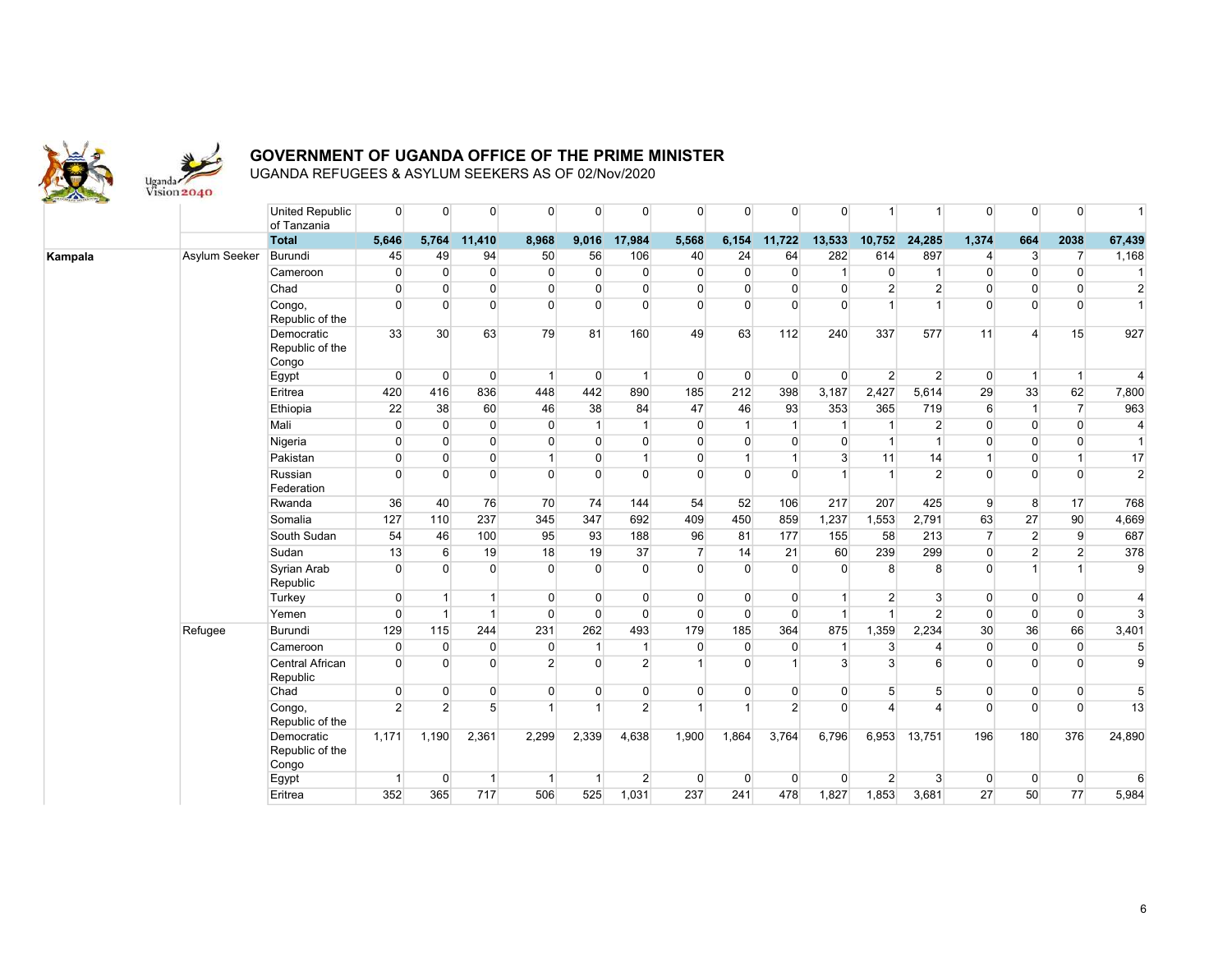

| <b>THE R. P. LEWIS CO., LANSING, MICH. 49-14039-1-120-2</b> |               | Ethiopia                               | 50                      | 55             | 105                            | 61             | 72             | 133                      | 44             | 34             | 78             | 364                                           | 536            | 900             | 6              | 18             | 24               | 1,240          |
|-------------------------------------------------------------|---------------|----------------------------------------|-------------------------|----------------|--------------------------------|----------------|----------------|--------------------------|----------------|----------------|----------------|-----------------------------------------------|----------------|-----------------|----------------|----------------|------------------|----------------|
|                                                             |               | Guinea                                 | $\overline{0}$          | $\overline{0}$ | $\overline{0}$                 | $\overline{0}$ | $\mathbf 0$    | $\overline{0}$           | $\overline{0}$ | $\mathbf{0}$   | $\overline{0}$ | $\mathbf{3}$                                  | $\overline{2}$ | 5 <sup>1</sup>  | $\Omega$       | $\overline{0}$ | $\overline{0}$   | 5              |
|                                                             |               | India                                  | $\overline{0}$          | $\Omega$       | $\mathbf 0$                    | $\overline{0}$ | $\mathbf 0$    | $\overline{0}$           | $\overline{0}$ | $\mathbf{0}$   | $\mathbf{0}$   | $\pmb{0}$                                     | $\mathbf{1}$   |                 | $\Omega$       | $\Omega$       | $\overline{0}$   | $\vert$ 1      |
|                                                             |               | Iran, Islamic<br>Republic of           | $\overline{0}$          | $\Omega$       | $\overline{0}$                 | $\overline{0}$ | $\Omega$       | $\Omega$                 | $\overline{0}$ | $\Omega$       | $\Omega$       | $\Omega$                                      | 1              |                 | O              | $\Omega$       | $\overline{0}$   | $\mathbf{1}$   |
|                                                             |               | Kenya                                  | $\overline{0}$          | $\overline{0}$ | $\overline{0}$                 | $\overline{0}$ | $\mathbf 0$    | $\overline{0}$           | $\overline{0}$ | $\mathbf{0}$   | $\overline{0}$ | $\mathbf{1}$                                  | 1              | $\mathbf{2}$    | $\overline{0}$ | $\Omega$       | $\overline{0}$   | $\overline{2}$ |
|                                                             |               | Liberia                                | $\overline{0}$          | $\overline{0}$ | $\overline{0}$                 | $\overline{0}$ | $\mathbf 0$    | $\overline{0}$           | $\overline{0}$ | $\mathbf{0}$   | $\mathbf{0}$   | $\overline{1}$                                | $\Omega$       | $\overline{1}$  | $\Omega$       | $\Omega$       | $\overline{0}$   | $\mathbf{1}$   |
|                                                             |               | Nigeria                                | $\overline{0}$          | $\overline{0}$ | $\mathbf 0$                    | $\overline{0}$ | $\mathbf 0$    | $\overline{0}$           | $\overline{0}$ | $\mathbf{0}$   | $\overline{0}$ | $\mathbf{1}$                                  | $\overline{0}$ | $\overline{1}$  | $\Omega$       | $\Omega$       | $\overline{0}$   | $\overline{1}$ |
|                                                             |               | Pakistan                               | 10                      | 16             | 26                             | 17             | 24             | 41                       | 11             | 13             | 24             | 45                                            | 93             | 138             |                | $\overline{2}$ | $\mathbf{3}$     | 232            |
|                                                             |               | Palestine                              | $\overline{0}$          | $\Omega$       | $\overline{0}$                 | $\overline{0}$ | $\mathbf 0$    | $\overline{0}$           | $\overline{0}$ | $\mathbf{0}$   | $\overline{0}$ | $\mathbf 0$                                   | $\mathbf{1}$   | $\overline{1}$  | $\Omega$       | $\overline{1}$ | $\overline{1}$   | $\overline{2}$ |
|                                                             |               | Rwanda                                 | 29                      | 34             | 63                             | 88             | 85             | 173                      | 100            | 96             | 196            | 362                                           | 328            | 690             | 31             | 48             | 79               | 1,201          |
|                                                             |               | Somalia                                | 524                     | 528            | 1,052                          | 1,050          | 1,062          | 2,112                    | 1,249          | 1,306          | 2,555          | 6,646                                         | 10,745         | 17,396          | 204            | 127            | 331              | 23,446         |
|                                                             |               | South Sudan                            | 139                     | 146            | 285                            | 482            | 489            | 971                      | 497            | 472            | 969            | 1,243                                         | 1,001          | 2,245           | 34             | 17             | 51               | 4,521          |
|                                                             |               | Sudan                                  | 50                      | 49             | 99                             | 73             | 96             | 169                      | 54             | 50             | 104            | 227                                           | 539            | 766             | $\overline{2}$ | 21             | 23               | 1,161          |
|                                                             |               | Syrian Arab<br>Republic                | $\overline{0}$          |                | $\vert$                        | $\overline{0}$ | $\overline{2}$ | $\overline{2}$           |                | $\Omega$       | $\overline{1}$ |                                               | 10             | 11              | $\Omega$       | $\Omega$       | $\Omega$         | 15             |
|                                                             |               | Turkey                                 | $\overline{2}$          | $\overline{0}$ | $2 \overline{2}$               | $\overline{2}$ | 3              | 5 <sup>5</sup>           | $\overline{4}$ | 4              | 8              | 6                                             | 13             | 19              | $\overline{0}$ | $\overline{0}$ | $\overline{0}$   | 34             |
|                                                             |               | <b>United Republic</b><br>of Tanzania  | $\Omega$                | $\Omega$       | $\Omega$                       | $\overline{0}$ | $\mathbf 1$    | 1                        | $\overline{0}$ | $\Omega$       | $\Omega$       | $\mathbf{1}$                                  | $\mathbf{1}$   | $\overline{2}$  | $\Omega$       | $\Omega$       | $\overline{0}$   | $\overline{3}$ |
|                                                             |               | Yemen                                  | $\overline{0}$          | $\Omega$       | $\overline{0}$                 | $\overline{2}$ | $\overline{2}$ | $\Delta$                 | 1              | $\overline{2}$ | $\overline{3}$ | 8                                             | 11             | 19              | $\mathbf{1}$   | $\Omega$       | -1               | 27             |
|                                                             |               | <b>Total</b>                           | 3,209                   | 3,238          | 6,448                          | 5,968          | 6,116          | 12,084                   | 5,166          | 5,212          | 10,379         | 24,150                                        | 29,295         | 53,459          | 662            | 582            | 1244             | 83,614         |
| Kiryandongo                                                 | Asylum Seeker | Eritrea                                | $\overline{0}$          | $\overline{0}$ | $\overline{0}$                 | $\overline{0}$ | 0              | $\mathbf{0}$             | $\overline{0}$ | $\mathbf{0}$   | $\mathbf{0}$   | $\mathbf{0}$                                  | -1             | -1              | $\overline{0}$ | $\overline{0}$ | $\overline{0}$   | -1             |
|                                                             |               | Kenya                                  | $\overline{0}$          | -1             | $\mathbf{1}$                   | $\overline{2}$ | $\overline{2}$ | 4                        | 1              | $\overline{2}$ | 3              | 3                                             | $\overline{7}$ | 10 <sup>1</sup> | $\Omega$       | $\mathbf 1$    |                  | 19             |
|                                                             |               | Sudan                                  | $\overline{0}$          | $\overline{0}$ | $\mathbf{0}$                   | $\overline{0}$ | $\mathbf{0}$   | $\overline{0}$           | $\overline{0}$ | $\mathbf{0}$   | $\mathbf{0}$   | $\mathbf{1}$                                  | $\mathbf{1}$   | $\overline{2}$  | $\Omega$       | $\Omega$       | $\overline{0}$   | $\mathbf{2}$   |
|                                                             | Refugee       | Burundi                                | $\overline{\mathbf{4}}$ | $\overline{2}$ | $6 \overline{}$                | $\mathbf{3}$   | 8              | 11                       | $\overline{2}$ | $\overline{2}$ | 4              | $6\phantom{.}$                                | 11             | 17              | $\Omega$       | $\Omega$       | $\overline{0}$   | 38             |
|                                                             |               | Democratic<br>Republic of the<br>Congo | 21                      | 24             | 45                             | 37             | 23             | 60                       | 21             | 14             | 35             | 47                                            | 47             | 94              |                |                | 2 <sup>1</sup>   | 236            |
|                                                             |               | Eritrea                                | $\overline{0}$          | $\overline{0}$ | $\overline{0}$                 | $\overline{0}$ | 0              | $\overline{0}$           | $\overline{0}$ | $\mathbf{0}$   | $\overline{0}$ | $\overline{0}$                                | $\mathbf{1}$   | $\mathbf{1}$    | $\Omega$       | $\overline{0}$ | $\overline{0}$   | $\overline{1}$ |
|                                                             |               | Ethiopia                               | $\overline{0}$          | $\Omega$       | $\overline{0}$                 | $\overline{0}$ | $\Omega$       | $\Omega$                 | $\overline{0}$ | $\Omega$       | $\Omega$       | $\mathbf{1}$                                  | $\mathbf{1}$   | $\overline{2}$  | $\Omega$       | $\overline{0}$ | $\overline{0}$   | $\overline{2}$ |
|                                                             |               | Kenya                                  | 5                       | $\overline{4}$ | 9                              | 5              | 10             | 15                       | 13             | 9              | 22             | 33                                            | 39             | 72              |                | 10             | 14               | 132            |
|                                                             |               | Rwanda                                 | $\mathbf{0}$            | $\overline{2}$ | $\overline{2}$                 | 1              | $\mathbf{1}$   | $\overline{2}$           | $\overline{4}$ | 3              | $\overline{7}$ | $\overline{7}$                                | 10             | 17              | $\Omega$       | $\overline{0}$ | $\overline{0}$   | 28             |
|                                                             |               |                                        |                         |                | $\overline{2}$                 | $\overline{1}$ | $\Omega$       | $\blacktriangleleft$     | -1             | $\Omega$       | $\overline{1}$ | $\overline{1}$                                | $\overline{3}$ | $\overline{4}$  | $\Omega$       | $\overline{0}$ | $\overline{0}$   | 8              |
|                                                             |               | Somalia                                |                         |                |                                |                |                |                          |                |                |                |                                               |                |                 |                |                |                  |                |
|                                                             |               | South Sudan                            | 6,147                   | 5,557          | 11,705                         | 7,887          | 8,384          | 16,271                   | 7,094          | 8,038          | 15,132         | 13,603                                        | 10,681         | 24,284          | 1,073          | 307            | 1,380            | 68,772         |
|                                                             |               | Sudan                                  | 14                      | 11             | 25                             | 26             | 15             | 41                       | 20             | 16             | 36             | 37                                            | 69             | 106             | 3              | $\overline{4}$ | $\overline{7}$   | 215            |
|                                                             |               | <b>United Republic</b><br>of Tanzania  | $\Omega$                | $\Omega$       | $\overline{0}$<br>5,602 11,795 | $\overline{0}$ | $\Omega$       | $\overline{0}$<br>16,405 | $\overline{0}$ | $\Omega$       | $\mathbf{0}$   | $\overline{1}$<br>15,240 13,740 10,871 24,611 | $\overline{0}$ | 1               | $\Omega$       | $\Omega$       | $\Omega$<br>1404 | 1              |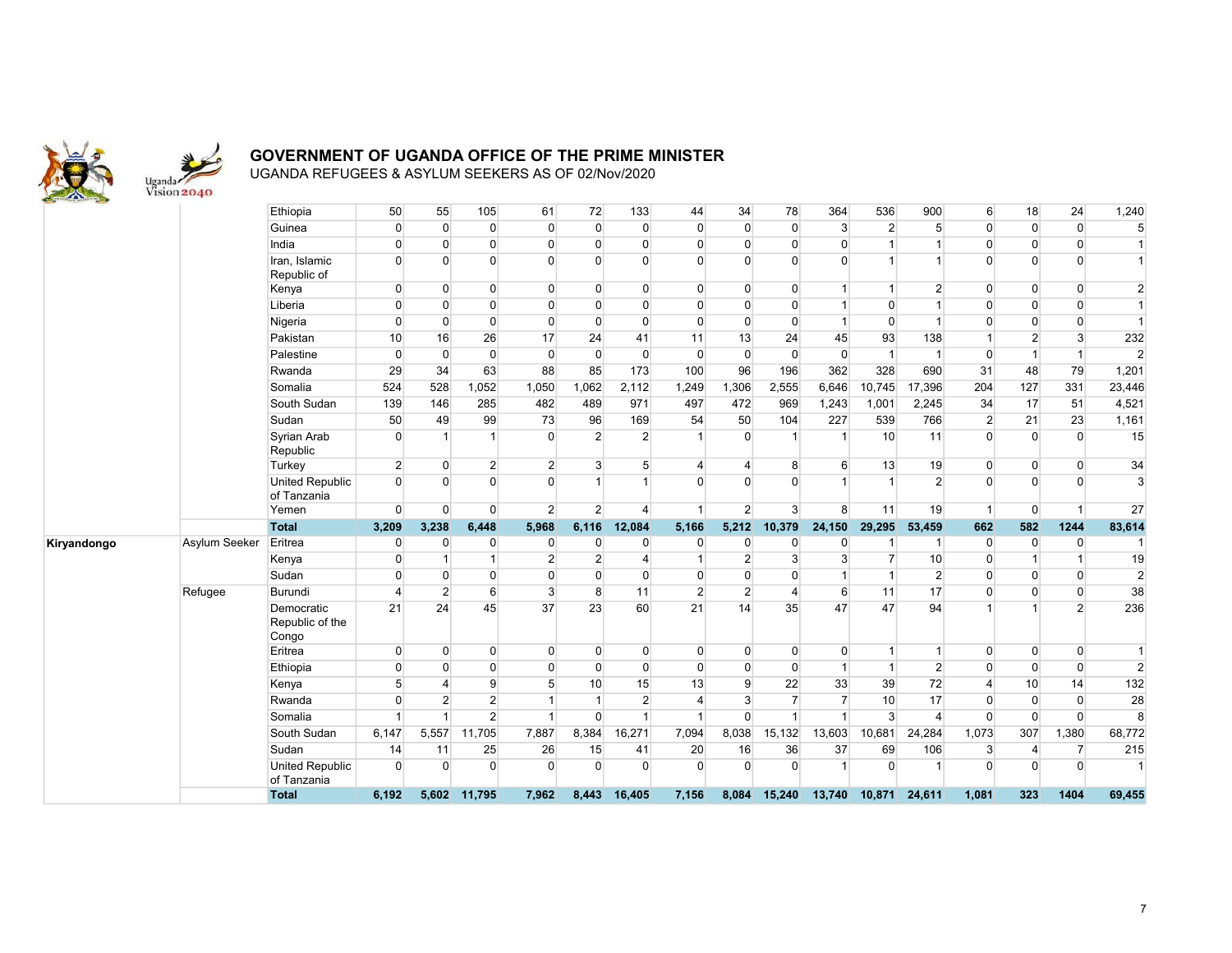

| Kyaka li  | Asylum Seeker | Burundi                                | 25               | 30             | 55             | 31             | 21              | 52             | 15             | 22             | 37             | 55             | 57             | 112            | $6 \overline{6}$ | $\mathbf{3}$   | 9              | 265            |
|-----------|---------------|----------------------------------------|------------------|----------------|----------------|----------------|-----------------|----------------|----------------|----------------|----------------|----------------|----------------|----------------|------------------|----------------|----------------|----------------|
|           |               | Chad                                   | $\overline{0}$   | $\overline{0}$ | $\overline{0}$ | $\overline{0}$ | $\overline{0}$  | $\overline{0}$ | $\mathbf 0$    | $\mathbf 0$    | $\overline{0}$ | $\overline{1}$ | $\mathbf{0}$   | $\overline{1}$ | $\overline{0}$   | $\overline{0}$ | $\overline{0}$ | $\vert$ 1      |
|           |               | Democratic<br>Republic of the<br>Congo | 227              | 215            | 442            | 243            | 292             | 535            | 200            | 193            | 393            | 521            | 577            | 1,098          | 34               | 34             | 68             | 2,536          |
|           |               | Rwanda                                 | 25               | 16             | 41             | 28             | 34              | 62             | 17             | 20             | 37             | 49             | 35             | 84             | $\overline{7}$   | 10             | 17             | 241            |
|           | Refugee       | <b>Burundi</b>                         | 299              | 295            | 594            | 369            | 376             | 745            | 215            | 225            | 440            | 715            | 718            | 1,433          | 43               | 47             | 90             | 3,302          |
|           |               | Central African<br>Republic            | $\overline{0}$   | $\overline{1}$ | -1             | 1              | $\overline{2}$  | 3 <sup>1</sup> | $\overline{0}$ | $\Omega$       | $\overline{0}$ |                | $\overline{0}$ | 1              | $\Omega$         | $\Omega$       | $\Omega$       | 5 <sup>5</sup> |
|           |               | Congo,<br>Republic of the              | $\Omega$         | $\Omega$       | $\Omega$       | $\mathbf{1}$   | $\overline{0}$  | $\overline{1}$ | $\overline{0}$ |                | $\mathbf{1}$   | $\overline{1}$ | $\overline{2}$ | $\mathbf{3}$   | $\Omega$         | $\Omega$       | $\overline{0}$ | 5 <sup>5</sup> |
|           |               | Democratic<br>Republic of the<br>Congo | 10,509           |                | 10,513 21,022  | 13,788         | 13,855          | 27,645         | 7,926          | 8,481          | 16,407         | 24,155         | 23,764         | 47,920         | 1,620            | 1,294          | 2,914          | 115,908        |
|           |               | Ethiopia                               | $\overline{2}$   | $\overline{0}$ | $\overline{2}$ | $\overline{2}$ | $\mathbf{1}$    | 3 <sup>1</sup> | $\mathbf 0$    | $\mathbf{0}$   | $\overline{0}$ | $\overline{2}$ | $\overline{4}$ | 6              | $\overline{0}$   | $\overline{0}$ | $\overline{0}$ | 11             |
|           |               | Kenya                                  | $\overline{0}$   | $\overline{3}$ | $\overline{3}$ | $\mathbf{1}$   | 4               | 5 <sup>5</sup> | $\mathbf{1}$   | $\Omega$       | 1              | $\Omega$       | 5              | 5              | $\overline{0}$   | 1              |                | 15             |
|           |               | Malawi                                 | $\mathbf 0$      | $\Omega$       | $\overline{0}$ | $\overline{0}$ | $\overline{0}$  | $\overline{0}$ | $\mathbf{0}$   | $\Omega$       | $\mathbf 0$    | $\Omega$       | $\mathbf{1}$   | $\overline{1}$ | $\overline{0}$   | $\overline{0}$ | $\overline{0}$ | $\overline{1}$ |
|           |               | Rwanda                                 | 125              | 155            | 280            | 213            | 222             | 435            | 205            | 193            | 398            | 531            | 429            | 960            | 38               | 46             | 84             | 2,157          |
|           |               | Somalia                                | $\overline{1}$   | $\overline{0}$ | $\mathbf{1}$   | $\overline{0}$ | $\overline{2}$  | $\overline{2}$ | $\vert$        | $\mathbf{1}$   | $\overline{2}$ | 3              | $\overline{2}$ | 5              | $\Omega$         | $\overline{0}$ | $\Omega$       | 10             |
|           |               | South Sudan                            | $\mathbf{1}$     | 2 <sup>1</sup> | $\overline{3}$ | 5 <sup>5</sup> | $\overline{2}$  | $\overline{7}$ | $\mathbf{3}$   |                | $\overline{4}$ | 5              | $\overline{7}$ | 12             | 1                | $\Omega$       | $\overline{1}$ | 27             |
|           |               | Sudan                                  | $\overline{0}$   | $\Omega$       | $\overline{0}$ | $\overline{2}$ | $\overline{2}$  | $\overline{4}$ | $\vert$ 1      |                | $\overline{2}$ | 3 <sup>1</sup> | $\mathbf{1}$   | $\overline{4}$ | $\overline{1}$   | $\overline{0}$ | $\overline{1}$ | 11             |
|           |               | <b>United Republic</b><br>of Tanzania  | $\Omega$         |                | $\overline{1}$ | 1              | $\Omega$        | $\overline{1}$ | $\Omega$       |                | $\overline{1}$ | $\Omega$       | $\Omega$       | $\Omega$       | $\Omega$         | $\Omega$       | $\Omega$       | 3              |
|           |               | <b>Total</b>                           | 11,214           | 11,231         | 22,445         | 14,685         | 14,813          | 29,500         | 8,584          | 9,139          | 17,723         | 26,042         | 25,602         | 51,645         | 1,750            | 1,435          | 3185           | 124,498        |
| Kyangwali | Asylum Seeker | Burundi                                | $\overline{0}$   | $\Omega$       | $\overline{0}$ | $\overline{0}$ | 0               | $\overline{0}$ | $\overline{0}$ | $\Omega$       | $\overline{0}$ | $\overline{1}$ | $\mathbf 1$    | $\overline{2}$ | $\overline{0}$   | $\overline{0}$ | $\overline{0}$ | $\overline{2}$ |
|           |               | Democratic<br>Republic of the<br>Congo | 278              | 255            | 533            | 252            | 241             | 493            | 127            | 152            | 279            | 447            | 384            | 831            | 32               | 17             | 49             | 2,185          |
|           |               | Rwanda                                 | 73               | 73             | 146            | 101            | 112             | 213            | 46             | 44             | 90             | 170            | 147            | 317            | 11               | 8              | 19             | 785            |
|           |               | South Sudan                            | $\overline{0}$   | $\overline{0}$ | $\overline{0}$ | $\overline{0}$ | $\overline{1}$  | $\mathbf{1}$   | $\overline{0}$ | $\mathbf 0$    | $\overline{0}$ | $\overline{0}$ | $\mathbf 0$    | $\overline{0}$ | $\overline{0}$   | $\overline{0}$ | $\overline{0}$ | $\vert$ 1      |
|           | Refugee       | Burundi                                | $6 \overline{6}$ | 14             | 20             | 12             | 9               | 21             | $\overline{7}$ | 9              | 16             | 22             | 23             | 45             | -1               | $\overline{2}$ | $\overline{3}$ | 105            |
|           |               | Democratic<br>Republic of the<br>Congo | 11,617           | 11,630         | 23,247         | 13,768         | 13,893          | 27,661         | 7,379          | 7,627          | 15,006         | 26,492         | 19,765         | 46,257         | 2,384            | 1,637          | 4,021          | 116,192        |
|           |               | Ethiopia                               | $\overline{0}$   | $\overline{1}$ | $\mathbf{1}$   | $\Omega$       | $\overline{0}$  | $\overline{0}$ | $\overline{0}$ | $\Omega$       | $\overline{0}$ | $\Omega$       | $\Omega$       | $\Omega$       | $\Omega$         | $\Omega$       | $\overline{0}$ | $\overline{1}$ |
|           |               | Kenya                                  | $\Omega$         | $\mathbf{1}$   | $\vert$        | $\Omega$       | $\overline{2}$  | $\overline{2}$ | 1              | $\overline{2}$ | $\overline{3}$ | $\overline{2}$ | 3              | 5 <sup>5</sup> | $\Omega$         | $\Omega$       | $\overline{0}$ | 11             |
|           |               | Rwanda                                 | 16               | 13             | 29             | 41             | 30 <sup>°</sup> | 71             | 36             | 27             | 63             | 76             | 85             | 161            | 5                | 10             | 15             | 339            |
|           |               | Somalia                                | $\Omega$         | $\overline{0}$ | $\overline{0}$ | $\overline{0}$ | $\overline{0}$  | $\overline{0}$ | $\overline{2}$ | $\Omega$       | $\overline{2}$ | $\overline{2}$ | $\overline{2}$ | $\overline{4}$ | $\overline{1}$   | $\Omega$       | $\overline{1}$ | $\overline{7}$ |
|           |               | South Sudan                            | 198              | 199            | 397            | 322            | 331             | 653            | 308            | 354            | 662            | 861            | 725            | 1,586          | 50               | 31             | 81             | 3,379          |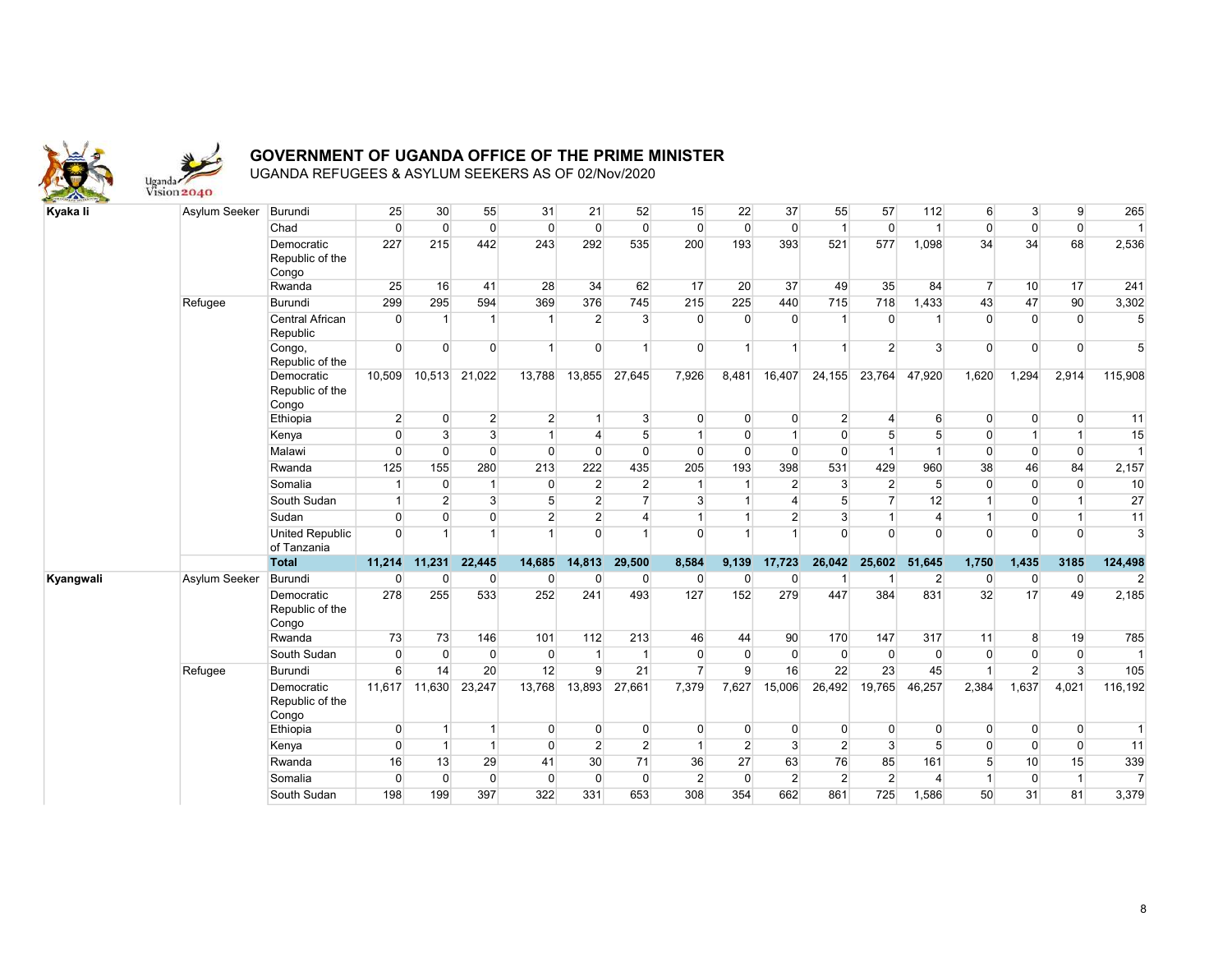

|                 |               | Sudan                                  | $\overline{0}$ | $\overline{0}$   | $\overline{0}$ |                | $\overline{0}$ |                | $\overline{0}$          | $\overline{0}$ | $\mathbf{0}$   | $\overline{0}$ | 1               | $\overline{1}$ | $\Omega$       | $\Omega$       | $\overline{0}$ | $\overline{2}$ |
|-----------------|---------------|----------------------------------------|----------------|------------------|----------------|----------------|----------------|----------------|-------------------------|----------------|----------------|----------------|-----------------|----------------|----------------|----------------|----------------|----------------|
|                 |               | <b>Total</b>                           | 12,188         | 12,186           | 24,374         | 14,497         | 14,619         | 29,116         | 7,906                   | 8,215          | 16,121         | 28,073         | 21,136          | 49,209         | 2,484          | 1,705          | 4189           | 123,009        |
| Lobule          | Refugee       | Democratic<br>Republic of the<br>Congo | 392            | 397              | 789            | 749            | 756            | 1,505          | 653                     | 667            | 1,320          | 1.061          | 715             | 1,776          | 96             | 59             | 155            | 5,545          |
|                 |               | South Sudan                            | $\Omega$       | $\Omega$         | $\overline{0}$ | $\Omega$       | $\overline{0}$ | $\Omega$       | $\Omega$                | $\overline{0}$ | $\Omega$       | $\mathbf{1}$   | $\Omega$        | $\overline{1}$ | $\mathbf{1}$   | $\Omega$       | $\overline{1}$ | $\overline{2}$ |
|                 |               | <b>Total</b>                           | 392            | 397              | 789            | 749            | 756            | 1,505          | 653                     | 667            | 1,320          | 1,062          | 715             | 1,777          | 97             | 59             | 156            | 5,547          |
| <b>Nakivale</b> | Asylum Seeker | Burundi                                | 8              | $6 \overline{6}$ | 14             | $\overline{9}$ | 17             | 26             | 9                       | $\overline{4}$ | 13             | 28             | 35              | 63             |                | $\overline{0}$ | $\overline{1}$ | 117            |
|                 |               | Democratic<br>Republic of the<br>Congo | 13             | 16               | 29             | 17             | 13             | 30             | 13                      | 17             | 30             | 31             | 37              | 68             | 3              | Λ              | $\overline{7}$ | 164            |
|                 |               | Eritrea                                | $\overline{0}$ | 1                | $\overline{1}$ | $\overline{0}$ | $\vert$        | $\mathbf{1}$   | $\overline{0}$          | $\overline{0}$ | $\overline{0}$ | $\overline{3}$ | $\overline{2}$  | 5 <sup>5</sup> | $\Omega$       | $\Omega$       | $\Omega$       | $\overline{7}$ |
|                 |               | Ethiopia                               | $\overline{0}$ | $\Omega$         | $\overline{0}$ | $\Omega$       | $\Omega$       | $\mathbf 0$    | $\Omega$                | $\Omega$       | $\mathbf{0}$   | $\overline{0}$ | $\overline{2}$  | $\overline{2}$ | $\Omega$       | $\Omega$       | $\Omega$       | $\overline{2}$ |
|                 |               | Rwanda                                 | $\overline{2}$ | $\mathbf{3}$     | 5 <sup>5</sup> | 10             | 3              | 13             | $\overline{\mathbf{4}}$ | 5              | 9              | $\overline{9}$ | 11              | 20             | $\Omega$       |                | -1             | 48             |
|                 |               | Somalia                                | $\Omega$       | $\Omega$         | $\Omega$       | $\Omega$       | $\Omega$       | $\Omega$       | $\Omega$                | $\Omega$       | $\Omega$       | $\Omega$       | $\overline{1}$  | $\mathbf{1}$   | $\Omega$       | $\Omega$       | $\overline{0}$ | $\overline{1}$ |
|                 | Refugee       | Burundi                                | 3,771          | 3,634            | 7,405          | 4,173          | 4,202          | 8,375          | 2,450                   | 2,432          | 4,882          | 8,144          | 9,141           | 17,285         | 491            | 414            | 905            | 38,852         |
|                 |               | Congo,<br>Republic of the              | $\Omega$       | $\Omega$         | $\overline{0}$ | $\Omega$       | $\overline{0}$ | $\mathbf 0$    | $\Omega$                | $\Omega$       | $\Omega$       | 0              | 1               | -1             | $\Omega$       | $\Omega$       | $\overline{0}$ | 1              |
|                 |               | Democratic<br>Republic of the<br>Congo | 5,524          | 5,698            | 11,222         | 7.639          | 7.826          | 15,468         | 5.448                   | 5,454          | 10,903         | 14,682         | 14,665          | 29,347         | 851            | 769            | 1,620          | 68,560         |
|                 |               | Eritrea                                | 78             | 78               | 156            | 128            | 118            | 246            | 90                      | 107            | 197            | 522            | 653             | 1,175          | 8              | 18             | 26             | 1,800          |
|                 |               | Ethiopia                               | 39             | 54               | 93             | 76             | 86             | 162            | 56                      | 57             | 113            | 228            | 292             | 520            | 8              | 9              | 17             | 905            |
|                 |               | Kenya                                  | $\overline{0}$ | $\overline{0}$   | $\overline{0}$ | $\mathbf{1}$   | $\vert$        | $\overline{2}$ | $\overline{2}$          | 5              | $\overline{7}$ | 6              | 10 <sup>1</sup> | 16             | $\Omega$       | $\overline{1}$ | -1             | 26             |
|                 |               | Pakistan                               | $\Omega$       | $\Omega$         | $\overline{0}$ | $\Omega$       | $\overline{0}$ | $\overline{0}$ | $\overline{0}$          | $\mathbf{0}$   | $\mathbf{0}$   | $\overline{0}$ | $\overline{1}$  | $\mathbf{1}$   | $\Omega$       | $\Omega$       | $\overline{0}$ | $\mathbf{1}$   |
|                 |               | Palestine                              | $\overline{0}$ | $\Omega$         | $\overline{0}$ | $\Omega$       | $\overline{0}$ | $\mathbf 0$    | $\overline{0}$          | $\Omega$       | $\Omega$       | $\Omega$       | $\Omega$        | $\Omega$       | $\Omega$       | $\overline{1}$ | $\overline{1}$ | $\overline{1}$ |
|                 |               | Rwanda                                 | 629            | 671              | 1,300          | 1,061          | 1,040          | 2,101          | 955                     | 911            | 1,866          | 2,243          | 2,014           | 4,257          | 142            | 228            | 370            | 9,894          |
|                 |               | Senegal                                | $\mathbf{1}$   | $\overline{0}$   | $\overline{1}$ | $\Omega$       | $\mathbf{3}$   | $\mathbf{3}$   | $\overline{0}$          | $\Omega$       | $\Omega$       | $\Omega$       | $\overline{1}$  | $\mathbf{1}$   | $\Omega$       | $\overline{0}$ | $\Omega$       | 5 <sup>5</sup> |
|                 |               | Somalia                                | 612            | 677              | 1,289          | 1,271          | 1,236          | 2,507          | 1,014                   | 1,082          | 2,096          | 3,980          | 3,586           | 7,566          | 165            | 85             | 250            | 13,708         |
|                 |               | South Sudan                            | 9              | 15               | 24             | 24             | 24             | 48             | 16                      | 33             | 49             | 45             | 50              | 95             | $\overline{2}$ | $\overline{2}$ | $\overline{4}$ | 220            |
|                 |               | Sudan                                  | $\Omega$       | $\Omega$         | $\overline{0}$ | $\mathbf{3}$   | $\vert$        | $\overline{4}$ | $\overline{\mathbf{4}}$ | 4              | 8              | 4              | 13              | 17             | $\Omega$       | $\Omega$       | $\Omega$       | 29             |
|                 |               | <b>United Republic</b><br>of Tanzania  | $\Omega$       | $\Omega$         | $\overline{0}$ | $\Omega$       | $\Omega$       | $\Omega$       | $\Omega$                | $\Omega$       | $\overline{0}$ | $\overline{2}$ | $\Omega$        | $\overline{2}$ | $\Omega$       | $\Omega$       | $\Omega$       | $\overline{2}$ |
|                 |               | Zambia                                 | $\Omega$       | $\Omega$         | $\Omega$       | $\Omega$       | $\Omega$       | $\Omega$       | $\Omega$                | $\Omega$       | $\Omega$       | 1              | $\Omega$        | $\mathbf{1}$   | $\Omega$       | $\Omega$       | $\Omega$       |                |
|                 |               | <b>Total</b>                           | 10,686         | 10,853           | 21,539         | 14,412         | 14,571         | 28,986         | 10,061                  | 10,111         | 20,173         | 29,928         | 30,515          | 60,443         | 1,671          | 1,532          | 3203           | 134,344        |
| Oruchinga       | Asylum Seeker | Democratic<br>Republic of the<br>Congo | $\Omega$       | U                | $\Omega$       | $\Omega$       | 0              | $\Omega$       | $\Omega$                | $\Omega$       | O              | $\Omega$       |                 |                | $\Omega$       | $\Omega$       | $\Omega$       |                |
|                 |               | Rwanda                                 | $\overline{0}$ | 1                | $\mathbf{1}$   | $\Omega$       | $\overline{0}$ | $\overline{0}$ | $\overline{0}$          | $\overline{0}$ | $\Omega$       | $\overline{0}$ | $\Omega$        | $\Omega$       | $\Omega$       | $\Omega$       | $\Omega$       | 1              |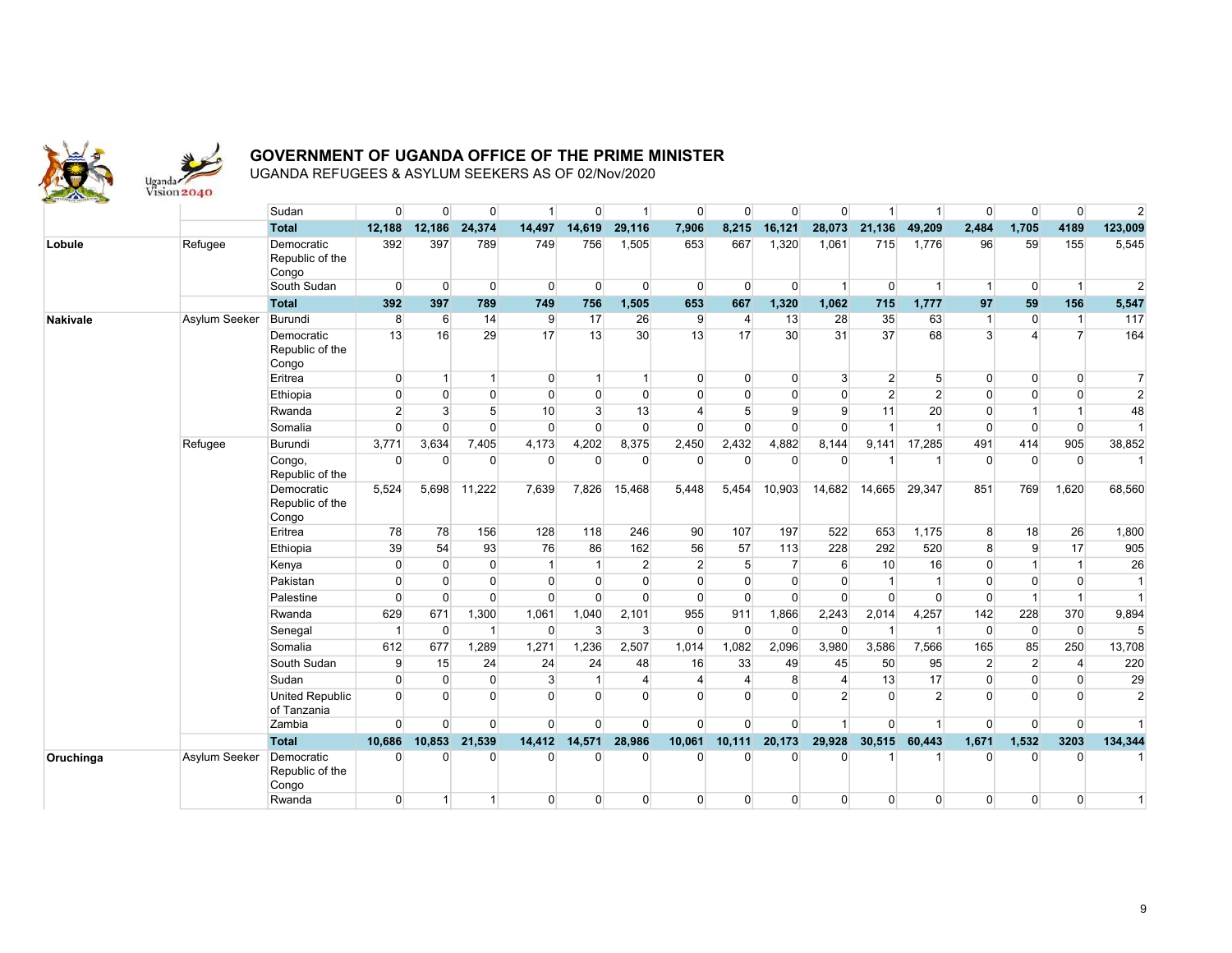

|              | Refugee       | Burundi                                | 175                     | 195            | 370            | 200                     | 203            | 403             | 139            | 152            | 291            | 366            | 274            | 640              | 24             | 23             | 47                      | 1,751          |
|--------------|---------------|----------------------------------------|-------------------------|----------------|----------------|-------------------------|----------------|-----------------|----------------|----------------|----------------|----------------|----------------|------------------|----------------|----------------|-------------------------|----------------|
|              |               | Democratic<br>Republic of the<br>Congo | 348                     | 325            | 673            | 502                     | 515            | 1,017           | 328            | 333            | 661            | 953            | 908            | 1,861            | 50             | 51             | 101                     | 4,313          |
|              |               | Rwanda                                 | 138                     | 134            | 272            | 183                     | 204            | 387             | 174            | 168            | 342            | 447            | 361            | 808              | 41             | 50             | 91                      | 1,900          |
|              |               | <b>Total</b>                           | 661                     | 655            | 1,316          | 885                     | 922            | 1,807           | 641            | 653            | 1,294          | 1,766          | 1,544          | 3,310            | 115            | 124            | 239                     | 7,966          |
| Palabek      | Asylum Seeker | Sudan                                  | 1                       | $\overline{0}$ | $\mathbf{1}$   | $\overline{0}$          | $\overline{2}$ | $\overline{2}$  | $\overline{0}$ | $\mathbf 1$    | $\mathbf{1}$   | $\overline{2}$ | $\overline{4}$ | 6                | $\overline{0}$ | $\overline{0}$ | $\overline{0}$          | 10             |
|              | Refugee       | Democratic<br>Republic of the<br>Congo | $\Omega$                | $\Omega$       | $\Omega$       | $\Omega$                | $\Omega$       | $\overline{0}$  | $\Omega$       | $\Omega$       | $\Omega$       | $\Omega$       |                | $\overline{1}$   | $\Omega$       | $\Omega$       | $\overline{0}$          | $\overline{1}$ |
|              |               | South Sudan                            | 4,679                   | 4,851          | 9,530          | 6,924                   | 7,722          | 14,646          | 4,416          | 5,297          | 9,713          | 10,548         | 7,824          | 18,372           | 949            | 346            | 1,295                   | 53,556         |
|              |               | Sudan                                  | 17                      | 26             | 43             | 23                      | 32             | 55              | 25             | 24             | 49             | 54             | 44             | 98               | 5              | $\overline{1}$ | $6 \overline{6}$        | 251            |
|              |               | <b>Total</b>                           | 4,697                   | 4,877          | 9,574          | 6,947                   | 7,756          | 14,703          | 4,441          | 5,322          | 9,763          | 10,604         | 7,873          | 18,477           | 954            | 347            | 1301                    | 53,818         |
| Palorinya    | Asylum Seeker | South Sudan                            | $\overline{0}$          | $\overline{0}$ | $\overline{0}$ | $\Omega$                | $\overline{0}$ | $\overline{0}$  | $\mathbf{0}$   | $\mathbf{0}$   | 0              | $\overline{2}$ | O              | $\overline{2}$   | $\Omega$       | $\Omega$       | $\overline{0}$          | $\overline{c}$ |
|              |               | Sudan                                  | $\mathbf{1}$            | $\Omega$       | $\mathbf{1}$   | $\overline{\mathbf{4}}$ | $\overline{0}$ | $\overline{4}$  | $\overline{1}$ | $\mathbf{0}$   | $\overline{1}$ | 1              | 5              | $6 \overline{6}$ | $\Omega$       | $\Omega$       | $\overline{0}$          | 12             |
|              | Refugee       | Democratic<br>Republic of the<br>Congo | $\Omega$                | $\overline{1}$ | 1              | $\Omega$                | $\Omega$       | $\Omega$        | $\Omega$       | $\Omega$       | $\Omega$       | $\overline{2}$ | $\Omega$       | 2 <sup>1</sup>   | $\Omega$       | $\Omega$       | $\Omega$                | $\overline{3}$ |
|              |               | South Sudan                            | 8,436                   | 8,541          | 16,977         | 15,028                  | 15,232         | 30,260          | 11,217         | 11,748         | 22,965         | 26,687         | 20,654         | 47,341           | 3,389          | 1,882          | 5,271                   | 122,814        |
|              |               | Sudan                                  | $\overline{0}$          | $\overline{2}$ | $\overline{2}$ | 3                       | $\overline{2}$ | $5\overline{)}$ | $\Omega$       | 3              | 3              | $\overline{4}$ | 5              | 9                | $\overline{1}$ | $\overline{0}$ | $\overline{1}$          | 20             |
|              |               |                                        |                         |                |                |                         |                |                 |                |                |                |                |                |                  |                |                |                         |                |
|              |               | <b>Total</b>                           | 8,437                   | 8,544          | 16,981         | 15,035                  | 15,234         | 30,269          | 11,218         | 11,751         | 22,969         | 26,696         | 20,664         | 47,360           | 3,390          | 1,882          | 5272                    | 122,851        |
| <b>Rhino</b> | Asylum Seeker | Côte d'Ivoire                          | $\overline{0}$          | $\Omega$       | $\overline{0}$ | $\Omega$                | $\Omega$       | $\overline{0}$  | $\Omega$       | $\Omega$       | 0              | $\Omega$       |                | 1                | $\Omega$       | 0              | $\Omega$                |                |
|              |               | Rwanda                                 | $\overline{\mathbf{4}}$ | $\overline{1}$ | 5 <sup>5</sup> | $\Omega$                | $\mathbf{3}$   | $\mathbf{3}$    | $\overline{1}$ | $\overline{1}$ | $\overline{2}$ | 4              | 2 <sup>2</sup> | 6                | $\Omega$       | $\overline{1}$ |                         | 17             |
|              |               | South Sudan                            | $\Omega$                | $\Omega$       | $\Omega$       | $\overline{0}$          | $\overline{1}$ | $\overline{1}$  | $\mathbf 0$    | $\overline{1}$ | 1              | $\Omega$       | $\Omega$       | $\Omega$         | $\Omega$       | $\Omega$       | $\overline{0}$          | $\overline{2}$ |
|              |               | Sudan                                  | $\overline{0}$          | $\overline{0}$ | $\overline{0}$ | $\overline{0}$          | $\overline{0}$ | $\overline{0}$  | $\overline{0}$ | $\overline{1}$ | $\overline{1}$ | $\overline{0}$ | $\overline{0}$ | $\Omega$         | $\Omega$       | $\Omega$       | $\overline{0}$          | $\mathbf{1}$   |
|              | Refugee       | Burundi                                | $\mathbf{1}$            | $\mathbf{1}$   | $\overline{2}$ | 3                       | $\mathbf{1}$   | $\overline{4}$  | $\overline{1}$ | 4              | 5              | 6              | 5              | 11               |                |                | $\overline{2}$          | 24             |
|              |               | Central African<br>Republic            |                         | $\overline{2}$ | 3              | $\Omega$                | $\overline{1}$ | $\overline{1}$  | $\Omega$       |                | $\overline{1}$ | 4              | 3              | $\overline{7}$   | $\Omega$       | $\Omega$       | $\Omega$                | 12             |
|              |               | Congo,<br>Republic of the              | $\Omega$                | $\Omega$       | $\Omega$       | $\Omega$                | $\Omega$       | $\Omega$        | $\Omega$       | $\Omega$       | $\Omega$       | $\overline{0}$ | $\overline{1}$ | 1                |                | $\Omega$       | $\overline{\mathbf{1}}$ | $\overline{2}$ |
|              |               | Democratic<br>Republic of the          | 215                     | 243            | 458            | 320                     | 361            | 681             | 217            | 180            | 397            | 762            | 648            | 1,410            | 15             | 14             | 29                      | 2,975          |
|              |               | Congo<br>Eritrea                       | $\mathbf{1}$            | $\overline{2}$ | $\mathbf{3}$   | $\Omega$                | $\overline{0}$ | $\overline{0}$  | $\overline{0}$ | $\mathbf{0}$   | $\overline{0}$ | $\overline{2}$ | $\mathbf{1}$   | 3 <sup>1</sup>   | $\Omega$       | $\Omega$       | $\overline{0}$          | 6              |
|              |               | Ethiopia                               | $\overline{0}$          | $\Omega$       | $\overline{0}$ | $\overline{0}$          | $\overline{0}$ | $\overline{0}$  | $\overline{0}$ | $\mathbf 0$    | $\mathbf{0}$   | $\overline{0}$ | 1              | $\mathbf{1}$     | $\Omega$       | $\Omega$       | $\overline{0}$          | $\mathbf{1}$   |
|              |               | Kenya                                  | $\overline{0}$          | $\overline{0}$ | $\overline{0}$ | $\overline{1}$          | $\mathbf{1}$   | $\overline{2}$  | $\overline{2}$ | $\mathbf 0$    | $\overline{2}$ | $\overline{3}$ | 3 <sup>1</sup> | 6                | $\Omega$       | $\Omega$       | $\overline{0}$          | 10             |
|              |               | Rwanda                                 | $\overline{0}$          | $\mathbf{1}$   | $\mathbf{1}$   | $\mathbf{3}$            | $\overline{2}$ | 5 <sup>5</sup>  | $\overline{1}$ | 1              | $\overline{2}$ | 8              | 8 <sup>1</sup> | 16               |                | $\overline{2}$ | 3 <sup>1</sup>          | 27             |
|              |               | Senegal                                | -1                      | $\Omega$       | $\overline{1}$ | $\Omega$                | $\overline{0}$ | $\overline{0}$  | $\Omega$       | $\mathbf 0$    | $\Omega$       | $\overline{1}$ | 1              | $\overline{2}$   | $\Omega$       | $\Omega$       | $\overline{0}$          | $\overline{3}$ |